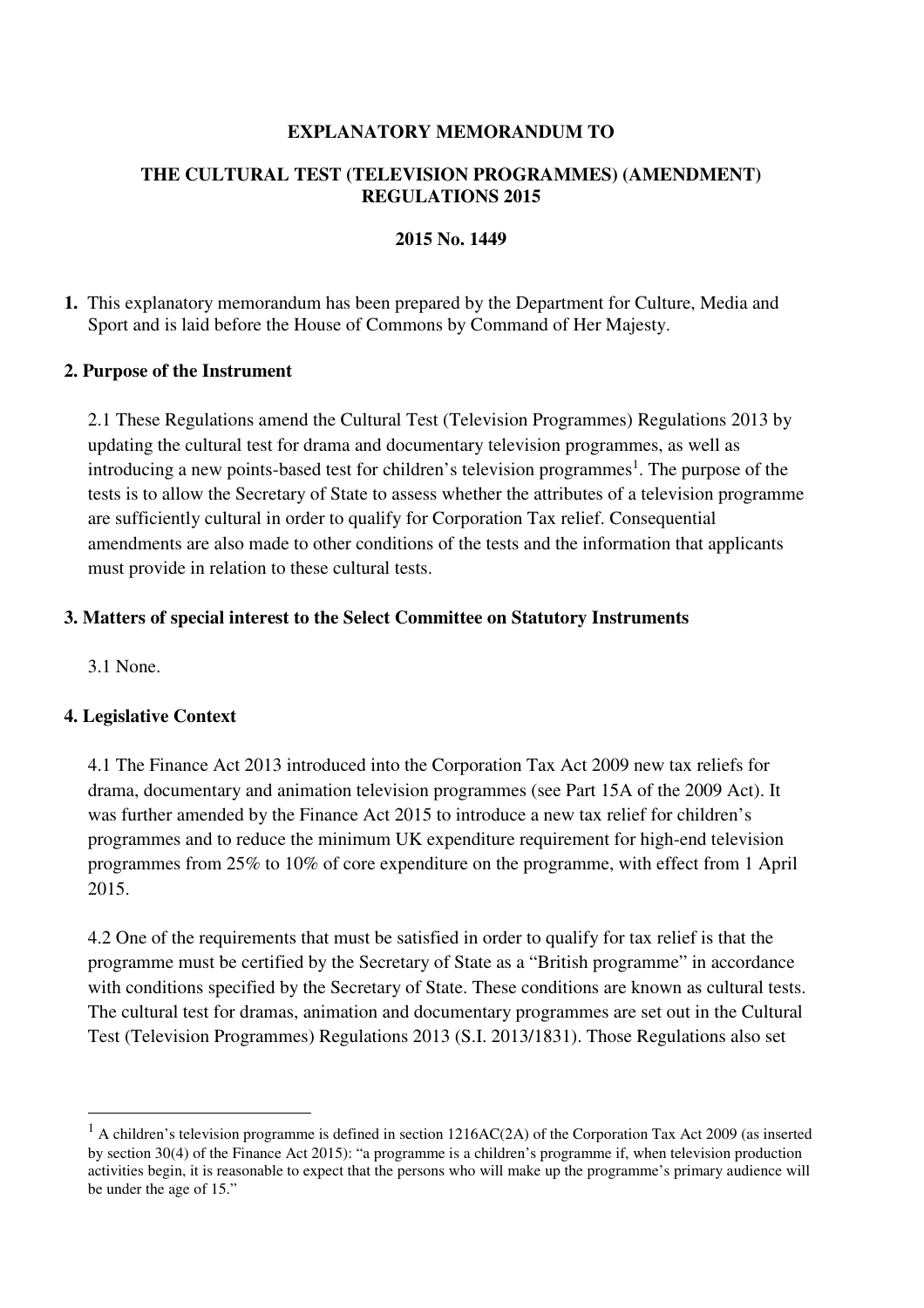out the information and the evidence that must be submitted in connection with an application for certification as a British programme<sup>2</sup>.

## **5. Territorial Extent and Application**

5.1 This instrument applies to all of the United Kingdom.

# **6. European Convention on Human Rights**

6.1 As the instrument is subject to the negative resolution procedure and does not amend primary legislation, no statement is required.

# **7. Policy background**

7.1 The cultural test for film (on which all subsequent creative sector cultural tests have been modelled) was introduced in 2007 and has proven highly successful as a means of encouraging film production in the UK. In 2013 the Government introduced tax reliefs for drama, documentary and animation television programmes, and in 2014 for video games. These reliefs are also accessible on the basis of cultural tests modelled on the cultural test for film. These Regulations modernise the cultural test for drama and documentary programmes to bring it in line with the cultural test for film, and introduce a new cultural test for children's television programmes. These measures were announced by the Chancellor of the Exchequer at Autumn Statement 2014 and confirmed at Budget 2015.

7.2 The relief for children's television programmes was notified to the European Commission in March 2015 under the General Block Exemption Regulation. The Commission has also been notified of the change in the rate of relief for high-end television programmes.

7.3 Points under the tests are awarded on the basis of the setting, origin of characters, story, language and cultural aspects of the programme; where certain work on the making of the programme is carried out, and the residence or nationality of the personnel involved in the making of the programme.

7.4 For dramas and documentaries, a summary of the changes made by these Regulations is as follows:

● More points will be awarded when a high percentage of a programme's dialogue is in English or a language recognised for official purposes by another EEA state. Programmes where 75% of dialogue is in such language(s) will receive 6 points instead of 4, and where 66% of a programme uses such language(s) it will receive 4 points instead of 3.

 $\overline{\phantom{0}}$ 

 $2$  See Regulation 7 and Schedule 2 to S.I. 2013/1831.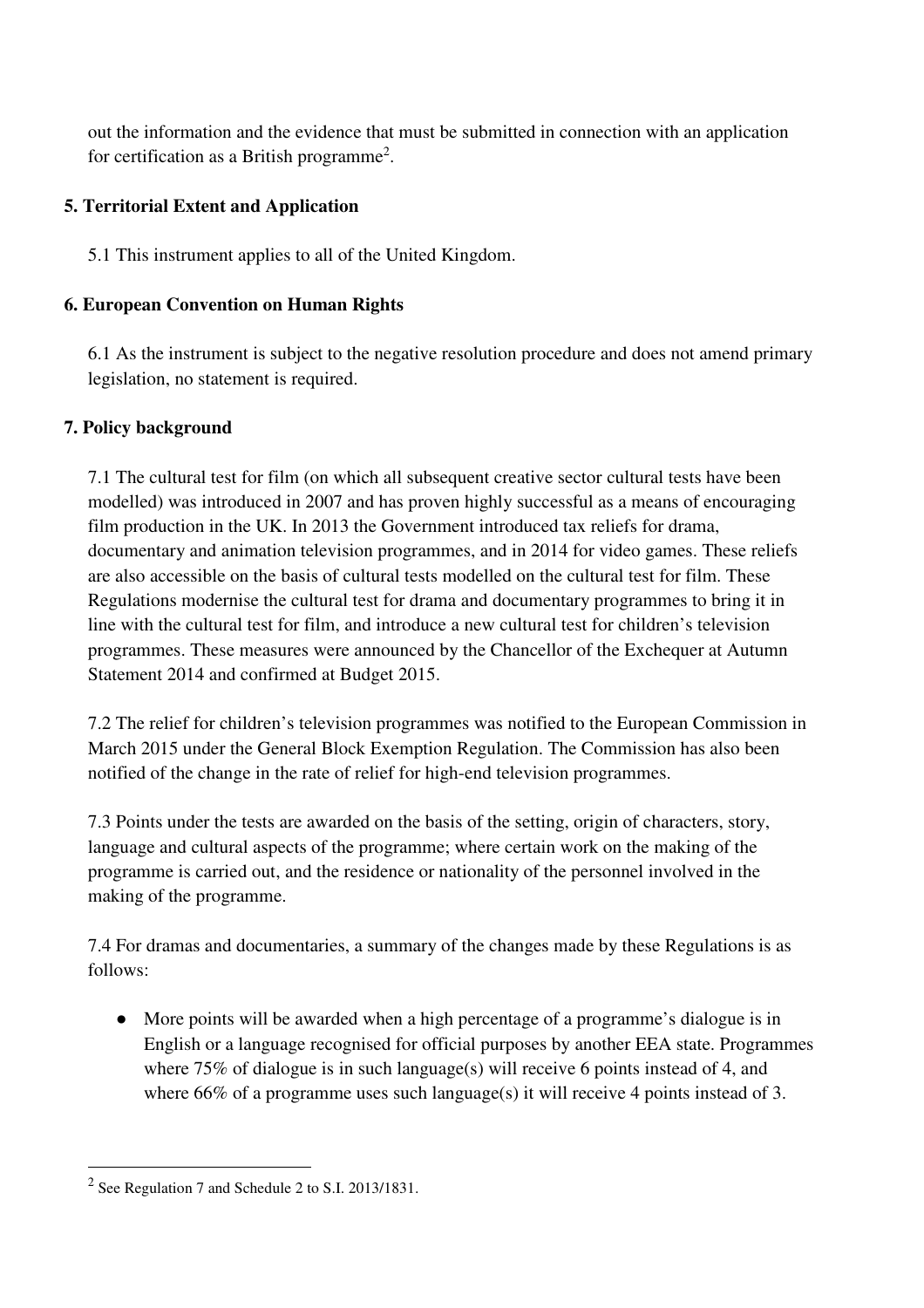- More points (4 rather than 2) will be awarded when 80% or more of a programme's principal photography, visual or special effects work is carried out in the United Kingdom (the previous maximum points available were 2 when 50% or more of such work was carried out in the United Kingdom).
- A maximum of 35 points therefore becomes available, resulting in a test with a pass mark of 18 (replacing a 31 point test with a pass mark of 16).

7.5 For children's television programmes, the new 35 point test is also modelled on the existing cultural tests<sup>3</sup>. In particular it mirrors the updated test for dramas and documentaries in these Regulations and awards points on the basis of the setting, origin of characters, story, language and cultural aspects of the programme; where certain work on the making of the programme is carried out and the residence or nationality of the personnel involved in the making of the programme.

### **8. Consultation Outcomes**

 $\overline{\phantom{0}}$ 

8.1 The Department, along with HM Treasury and HM Revenue & Customs, worked with stakeholders – through an informal written consultation process and sector-based working groups – to both modify the cultural test for drama and documentary programmes and design a new tax relief and cultural test for children's television programmes in line with the European Commission's rules on State aid.

8.2 For dramas and documentary programmes, industry welcomed the proposed changes to the cultural test to bring it into line with the recently modernised cultural test for film<sup>4</sup>. Combined with the lowering of the minimum expenditure threshold, it was noted that this would be likely to attract more new work to the UK, particularly on productions which for creative reasons may still wish to carry out principal photography in other jurisdictions.

8.3 British live-action children's television has an established record of success, both internationally and commercially, but the last decade has been characterised by rapid decline and increasingly challenging conditions for UK producers. Investment in original British children's TV amongst the commercial public service broadcasters (PSBs) fell by 97% over the last decade, from £65m in 2002 to £2m in 2011."<sup>5</sup> In 2011, content originating in the UK represented just 20% of the total hours of children's programming.

8.4 Industry made the case that the incentive will help to create a more competitive domestic production market, with a projected net financial benefit to the Exchequer estimated to be worth

 $3$  Film (see the Films Act 1985), video games (see S.I. 2014/1958), and drama, animation and documentary television programmes (S.I. 2013/1831).

 $<sup>4</sup>$  S.I. 2015/86, which amended the cultural test in Schedule 1 to the Films Act 1985 (c. 21).</sup>

<sup>&</sup>lt;sup>5</sup> Ofcom, PSB Annual Report 2013: Annex F - Children's Report, August 2013, quoted in the Pact report to Government: https://www.pact.co.uk/support/document-library/documents/the-economic-case-for-a-childrens-tv-tax-credit/.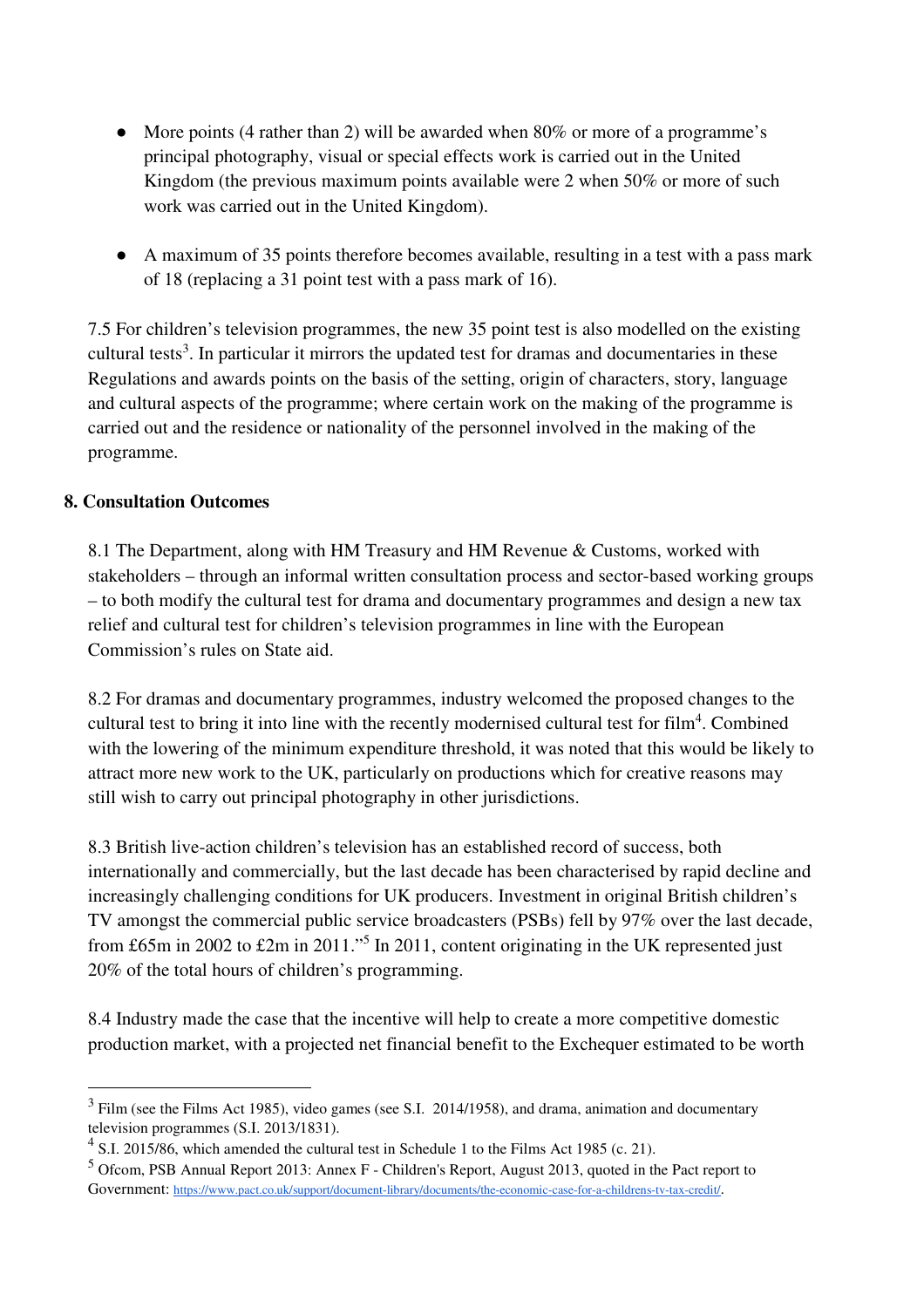£2.9m per year.<sup>6</sup> They also argued that it could drive further growth in exports by creating more home-grown content for both domestic and global audiences. The industry also made the case that there is the opportunity for growth by attracting international production spend to the UK.

8.5 Overall, stakeholders were very positive about both proposals, expressing a preference for a 35 point cultural test for children's programmes, and noting that the further alignment of all the creative sector tax reliefs will make them easier to understand, explain and operate.

## **9. Guidance**

9.1 The British Film Institute (BFI) Certification Unit are responsible for assessing applications for the certification of British programmes and for making recommendations to the Secretary of State who takes final decisions on certification. The Department and the BFI have developed guidance on the revised cultural test for dramas and documentaries, and for children's television programmes, which will be made available on the BFI's website once this measure comes into force.

## **10. Impact**

10.1 As is currently the case, businesses will have to complete a cultural test application for each production (or, when programmes form part of a series, for each series) in order to qualify for the relief, as well as making the claim for the relief through their tax returns. These regulations are necessary for the administration of the reliefs.

10.2 The impact on business, charities or voluntary bodies arising from this instrument has been included in the Tax Information and Impact Notes prepared for the Finance Act 2015 which was published alongside the Budget on 18th March 2015. The Notes are available on the HMRC website at

https://www.gov.uk/government/publications/corporation-tax-high-end-television-tax-relief (in respect of dramas and documentaries) and

https://www.gov.uk/government/publications/childrens-television-tax-relief (in respect of children's television). The Notes remain an accurate summary of those impacts.

10.3 The impact on the public sector, chiefly the BFI and the Department, is beneath the financial threshold that would indicate that an Impact Assessment should be prepared. An Impact Assessment has therefore not been prepared for this Instrument.

## **11. Regulating small business**

 $\overline{\phantom{0}}$ 

11.1 The Regulations apply to small business. The views of small businesses were taken into account during the informal consultation period.

 $<sup>6</sup>$  ibid, Pact report. Based on attracting production of four incremental children's TV series to the UK each year.</sup>